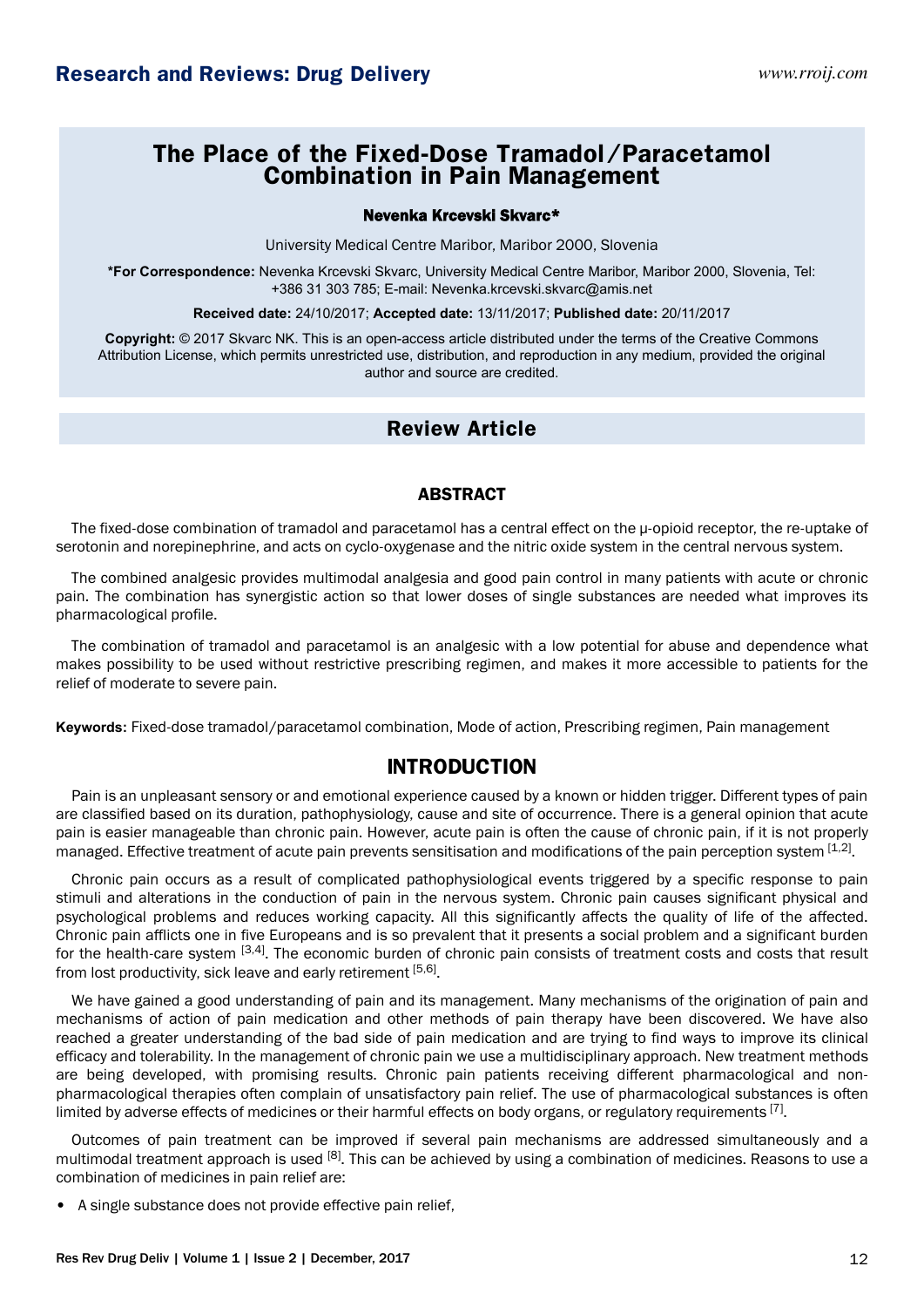- An effective substance causes unacceptable adverse reactions,
- The use of a combination is recommended in treatment guidelines,
- Lower doses of single substances and less serious adverse reactions,
- Additive and synergistic effect of the substances in the combination.

From the same reason medicines are being developed that act on different mechanisms and combinations of substances that act on different processes in the transmission of the pain signal. In addition to all the benefits provided by the properties of the combination components, pain therapy with combination medicines has been shown to facilitate prescribing and improve patient adherence to treatment. Among these medicines are tramadol and the combination of tramadol and paracetamol.

#### Fixed-Dose Combination of Tramadol and Paracetamol

The fixed-dose combination of tramadol and paracetamol is an analgesic with several mechanisms of action. It has a central effect on the µ-opioid receptor, the re-uptake of serotonin and norepinephrine, and acts on cyclo-oxygenase and the nitric oxide system in the central nervous system.

Tramadol has been used as a weak opioid in clinical practice since 1977. Its analgesic effect is brought about by the agonistic effect of its metabolite O-desmethyl tramadol at µ-opioid receptors and its inhibitory effect on the re-uptake of serotonin and norepinephrine. The safety of tramadol, if compared to other opioids, is attributed to its ten times lower potency compared to morphine. The main adverse reactions to tramadol are nausea (6.1%), vomiting (1.7%) and dizziness (4.6%), which occur during the initiation of treatment and mostly disappear during its continuation. Tramadol does not cause respiratory depression in patients without reduced respiratory reserve. It causes less constipation than potent opioids. Interactions with other medicines can occur if tramadol is used concomitantly with CYP3A4 inductors and medicines inhibiting the re-uptake of serotonin. Its potential to produce epileptic seizures is increased if it is used concomitantly with tricyclic antidepressants, selective serotonin re-uptake inhibitors or other neuroleptics.

Tramadol is used all over the world and included in numerous guidelines for the treatment of pain conditions. It is mostly not mentioned in current guidelines for the use of opioids in the treatment of chronic pain. Interestingly, exceptional use of tramadol in fibromyalgia is mentioned in the latest German guidelines among contraindications for the use of opioid analgesics  $[9]$ . In the treatment of cancer pain, tramadol is a step II medicine on the WHO analgesic ladder. It has a lower potential for abuse and dependence than other opioids [10-13].

Paracetamol is a non-opioid analgesic approved in 1957. It is widely used for the relief of pain, as monotherapy and in combination with other substances, and for lowering elevated body temperature. It is presumed that it acts on cyclooxygenase in the central nervous system and that it is devoid of adverse effects known for the inhibitors of peripheral cyclo-oxygenases. In addition, it inhibits the synthesis of nitric oxide and supports the serotoninergic system [14,15]. Its pharmacological profile allows paracetamol to be dispensed without medical prescription in pharmacies.

#### Rationale for Fixed Dose Combination of Tramadol and Paracetamol

The main reasons for developing combination analgesics are to gain efficacy and to reduce toxicity. Combining analgesics that act at different locations along the pain pathway may do this. Other potential benefits of combining analgesics include increasing the duration of analgesia, widening the spectrum of efficacy, and improving patient compliance. Additionally, in the case of opioid analgesics the combination may reduce abuse potential.

Analgesic combinations can be considered to interact either pharmacokinetically and/or pharmacodynamically. A rationally developed analgesic combination should be without risk of the interactions which could increase the risk of the severity of side effects [8].

The multimodal and synergistic action of the fixed-dose combination of tramadol and paracetamol provides adequate analgesia for moderate to severe pain with lower doses of usually used dosed of single substances (by 25% for tramadol and by 35% for paracetamol) [16,17]. The combination has a better pharmacological profile compared to monotherapy, manifested by improved analgesic action at onset and faster onset of action (Figure 1) [18]. Pharmacodynamic modelling combined with the isobolografic technique showed supra-additive effect of the combination of paracetamol and tramadol concerning analgesia and anti-hyperalgesia [19]. Adverse reactions associated with the combination do not differ from adverse reactions known for the single components, and no increase in their severity has been observed. The combination of tramadol and paracetamol had no additional tolerability issues relative to its components and, overall, the tolerability profile of the combination was generally similar to that of other active comparators (fixed-dose combination of single agents); however, incidence of some adverse events were lower in the combination than in active comparator recipients [20]. The fixed-dose combination has been demonstrated to be more effective than non-steroidal anti-inflammatory agents (NSAIDs) in older patients with osteoarthritis, without causing organ damage seen with NSAIDs, which is an important aspect in the treatment of elderly with age-related organ involution and organ dysfunction <sup>[21]</sup>.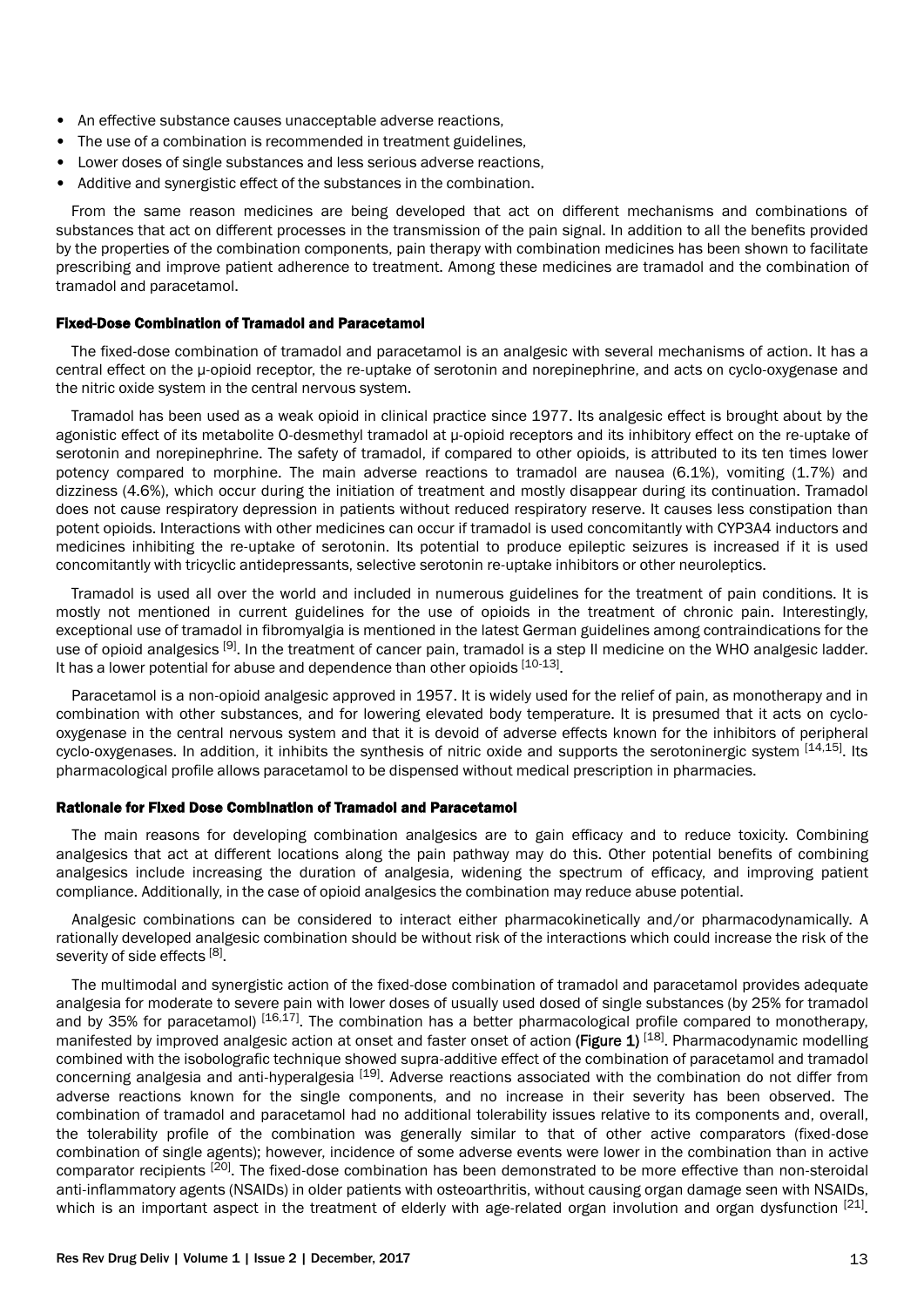Acting on the central nervous system, the medicine is classified as having a potential for abuse and physical and psychological dependence.



**Figure 1.** The efficacy of tramadol and paracetamol in combination and used separately compared with placebo [14]. TRAM: Tramadol; APAP: Paracetamol.

The combination has been demonstrated to produce effective analgesia in patients with various etiologies of acute and chronic pain, including acute flare of osteoarthritis, chronic lower back pain, post-operative pain, fibromyalgia and neuropathic pain [19,22-26]. Owing to a rather short duration of effect, the recommended dose should be administered at intervals of 4 to 6 h.

The prolonged-release formulation of the fixed-dose combination of tramadol and paracetamol (Doreta SR) contributes to the favourable profile of the medicine by providing a more even analgesia because of diminished oscillation of plasma concentrations of tramadol and paracetamol, a better tolerability and having a lower potential for abuse (Figures 2 and 3) [17,27] .



immediate-release fixed-dose combination of tramadol and paracetamol (data from study)

**Figure 2.** The mean plasma concentrations of paracetamol after repeated fixed-doses of slow release combination of tramadol and paracetamol (Doreta SR: tramadol 75 mg and paracetamol 325 mg) and immediate - release combination (tramadol 75 mg and paracetamol 325 mg).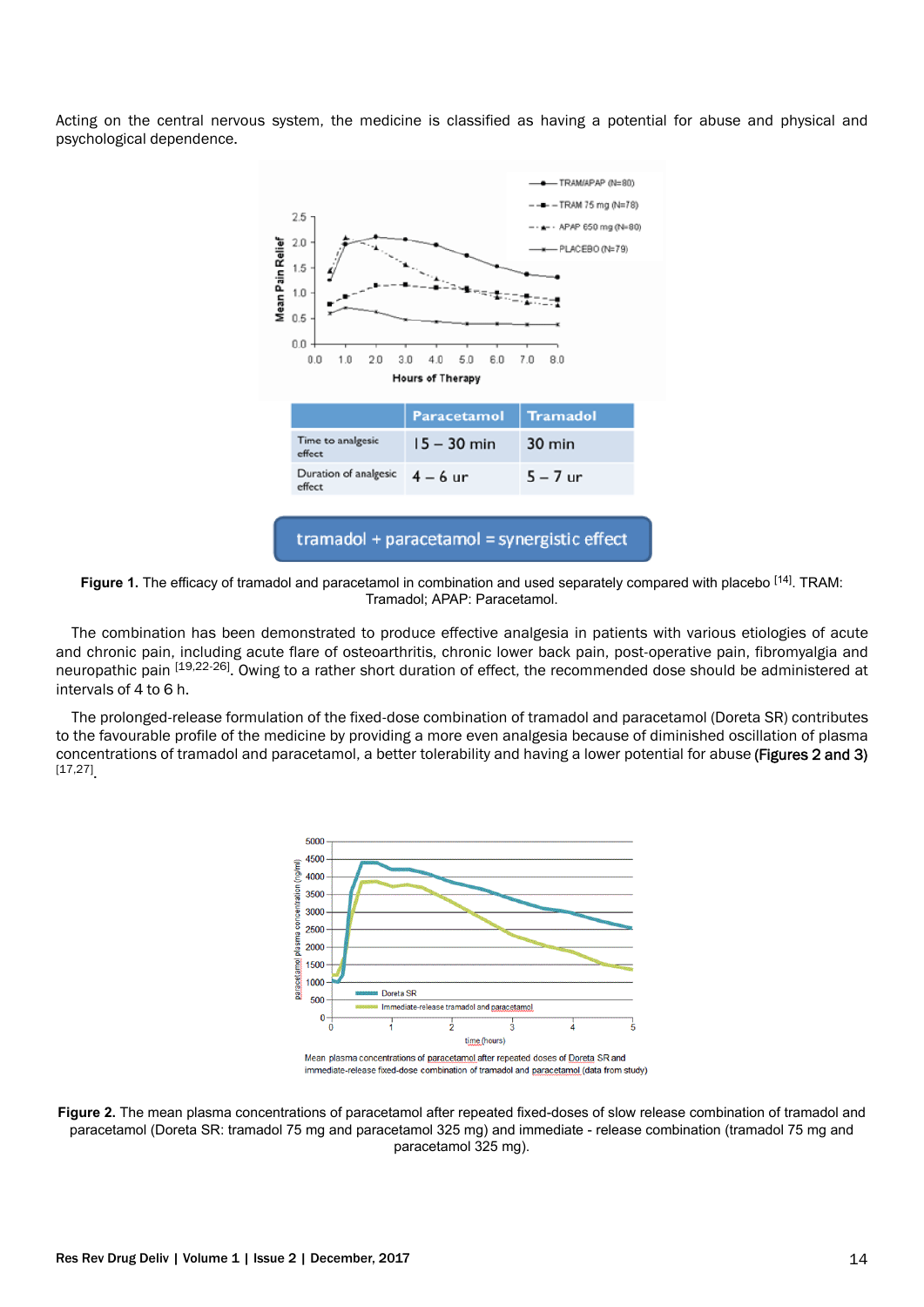#### Prescribing of Tramadol-Containing Medicines

Tramadol-containing medicines are classified into different legal categories in different countries. In the USA tramadol had been classified among non-controlled analgesics until 2014. In 2011 there was an increase in non-medical use of tramadol in the USA, which led in 2014 to its classification into the fourth group of controlled medicines as a medicine with a low potential for abuse and dependence. Physical dependence has been associated with long-term use of higher doses. In Europe tramadol is mostly prescribed in the same way as other medicines from the fourth group of controlled medicines (benzodiazepines), without limitations that must be observed when medicines from the second and third group of controlled medicines are prescribed (opioids, ketamine).



Mean plasma concentrations of tramadol after repeated doses of Doreta SR and immediate-release fixed-dose combination of tramadol and paracetamol (data from study)



Regulatory limitations on the use of medicines often result from poor understanding among the political leaders of what controlled substances are and what is their therapeutic value. Insufficient knowledge and fear of abuse are the main reasons for the reluctance among medical professionals to prescribe controlled substances. Too restrictive legislation and regulations do not prevent misuse of controlled medicines but do hinder their availability and accessibility [28] .

Owing to its dual mechanism of action, the actual potential for abuse and dependence of tramadol is questionable. At the beginning of its use, tramadol was not classified into the group of controlled medicines by the World Health Organization Expert Committee for Drug Dependence (in 2003, 2006 and 2014) [29]. With the appearance of the fixeddose combination of tramadol and paracetamol, the pharmacological profile of the medicine was further improved by an additive effect of the substances that allows lower doses of the single components. Tramadol and the combination of tramadol and paracetamol became exceptionally useful and, with increased use, individual reports on its abuse and dependence began to appear. In 2013, a monitoring in France assessed the abuse and dependence potential of the medicine as very low and staying at a stable level and not presenting a significant health hazard [30]. Data from Germany show that tramadol abuse occurs in 0.21 cases per one million daily defined doses (300 mg) and tramadol dependence in 0.12 cases per one million of daily defined doses  $[31]$ .

Tramadol and the combination of tramadol and paracetamol are in Slovenia first medicines on the list of most commonly prescribed analgesics acting on the nervous system (class N02A) [32]. Their prescribing does not require the special prescribing regimen obligatory in potent opioids. As yet, there are no data showing an alarming abuse or dependence associated with the use of these substances. The results of several post-marketing and non-interventional studies have demonstrated their good efficacy and safety in patients with moderate to severe pain.

### **CONCLUSION**

The fixed-dose combination of tramadol and paracetamol provides good pain control in many patients with acute or chronic pain. Owing to its additive effect, the combination produces a better analgesic effect, which is reached with lower doses of the single substances, compared to that of equal doses used in monotherapy. The combination of tramadol and paracetamol is an analgesic with a low potential for abuse and dependence. In several European countries its use is not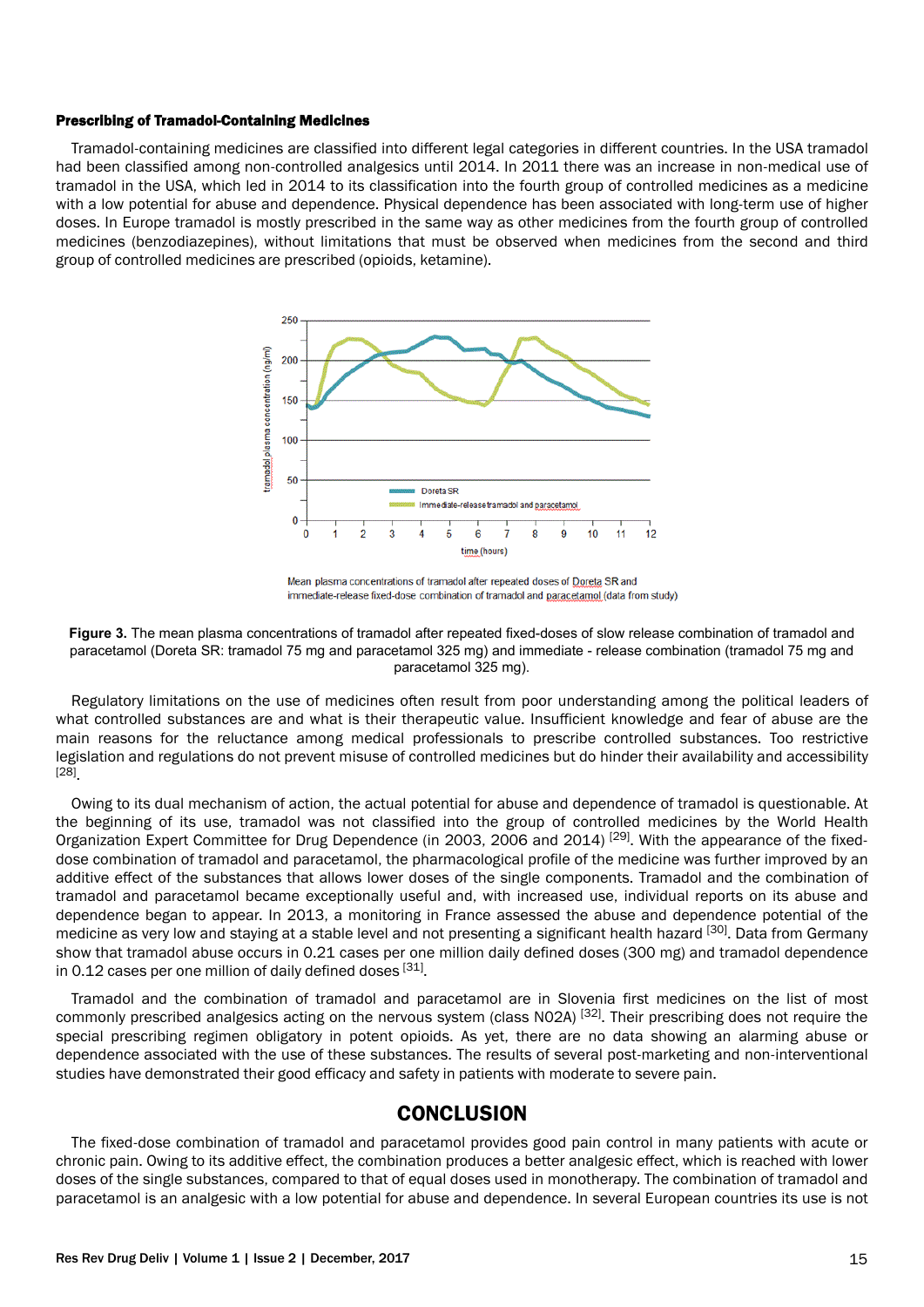limited by a restrictive prescribing regimen, which makes it more accessible to patients for the relief of moderate to severe pain.

## **REFERENCES**

- 1. Gold MS and Gebhart GF. Nociceptor sensitisation in pain pathogenesis. Mat Med. 2010;16:1248-1257.
- 2. Dahl JB and Khelet H. Preventive analgesia. Curr Opin Anaesthesiol. 2011;24:331-338.
- 3. Breivik H, et al. Survey of chronic pain in Europe: Prevalence, impact on daily life and treatment. Eur J Pain. 2006;10:287-333.
- 4. Pirc J, Cesar Komar M, Bizilj S. Chronic pain in Slovenia: Report on the prevalence of chronic pain and comparison with European data. Slovenian Association for Pain Management. Ljubljana: Janssen-Cilag, Pharmaceutical section of Johnson & Johnson. 2007.
- 5. Breivik H, et al. The individual and societal burden of chronic pain in Europe: The case for strategic prioritisation and action to improve knowledge and availability of appropriate care. BMC Public Health. 2013;13:1229.
- 6. Phillips CJ. The cost and burden of chronic pain. Rev Pain. 2009;3:2-5.
- 7. Raffa RB, et al. The determination and application of fixed-dose analgesic combination for treating multimodal pain. J Pain. 2010;8:701-709.
- 8. Demeules J, et al. Clinical pharmacology and rationale of analgesic combinations. Eur J Anaesthesiol. 2003;20:7-12.
- 9. Houses W, et al. Recommendations of the updated guideline LONTS Long-term use of opioids in chronic non-tumor related pain. Pain. 2015; 29: 109-130.
- 10. Gibson TP. Pharmacokinetics, efficacy and safety of analgesia with a focus on tramadol HCL. Am J Med. 1996;101:47s-53s.
- 11. Lewis KS and Han NH. Tramadol: A new centrally acting analgesic. Am J Health Syst Pharm. 1997;54:643-651.
- 12. Katz WA. Pharmacology and clinical experience with tramadol in osteoarthritis. Drugs. 1996;52:39-47.
- 13. Duhmke RM, Cornblath DD, Hollingshead JS. Tramadol for neuropathic pain [internet]. Cochrane Database Syst Rev. 2004.
- 14. Dogrul A, et al. Systemic paracetamol-induced analgesic and anti-hyperalgesic effects through activation of descending serotoninergic pathways involving spinal 5-HT7 receptors. Eur J Pharmacol. 2012;677:93-101.
- 15. Mallet C, et al. Endocannabinoid and serotoninergic systems are needed for acetaminophen-induced analgesia. Pain. 2008;139:190-200.
- 16. Lee H, et al. A randomized double-blind, placebo controlled, parallel group study to evaluate the efficacy and safety of the extended-release tramadol hydrochloride/acetaminophen fixed-dose combination tablet for the treatment of chronic low back pain. Clin Ther. 2013;35:1830-1840.
- 17. Pergolizzi JV, et al. Tramadol/paracetamol fixed combination of paracetamol and tramadol in the treatment of moderate to severe pain. J Pain Res. 2012;5:327-346.
- 18. FDA. Executive summary [internet]. McNeil background package to the non-prescription drug advisory committee. Silver Spring, MD: FDA; 2002.
- 19. Filitz J, et al. Supra-additive effect of tramadol and acetaminophen in a human pain model. Pain. 2008;136:262-270.
- 20. Dhillon S. Tramadol/paracetamol fixed-dose combination: A review of its use in the management of moderate to severe pain. Clin Drug Investig. 2010;30:711-38, Erratum in Clin Drug Investig. 2010;30:866.
- 21. Hur JW, et al. AB0978 Comparison of effectiveness and safety of tramadol/acetaminophen and non-steroidal antiinflammatory drugs (NSAIDS) for treatment of knee osteoarthritis in elderly patients. Ann Rheum Dis. 2013;71:694.
- 22. Gong YH, et al. Antinociceptive effects of combination of tramadol and acetaminophen on painful diabetic neuropathy in streptozotocin-induced diabetic rats. Acta Anaesthesiologica Taiwan. 2011;49:16-20.
- 23. Merchante IM, et al. Tramadol/paracetamol fixed-dose combination for chronic pain management in family practice: A clinical review. ISNR Fam Med. 2013;1-13.